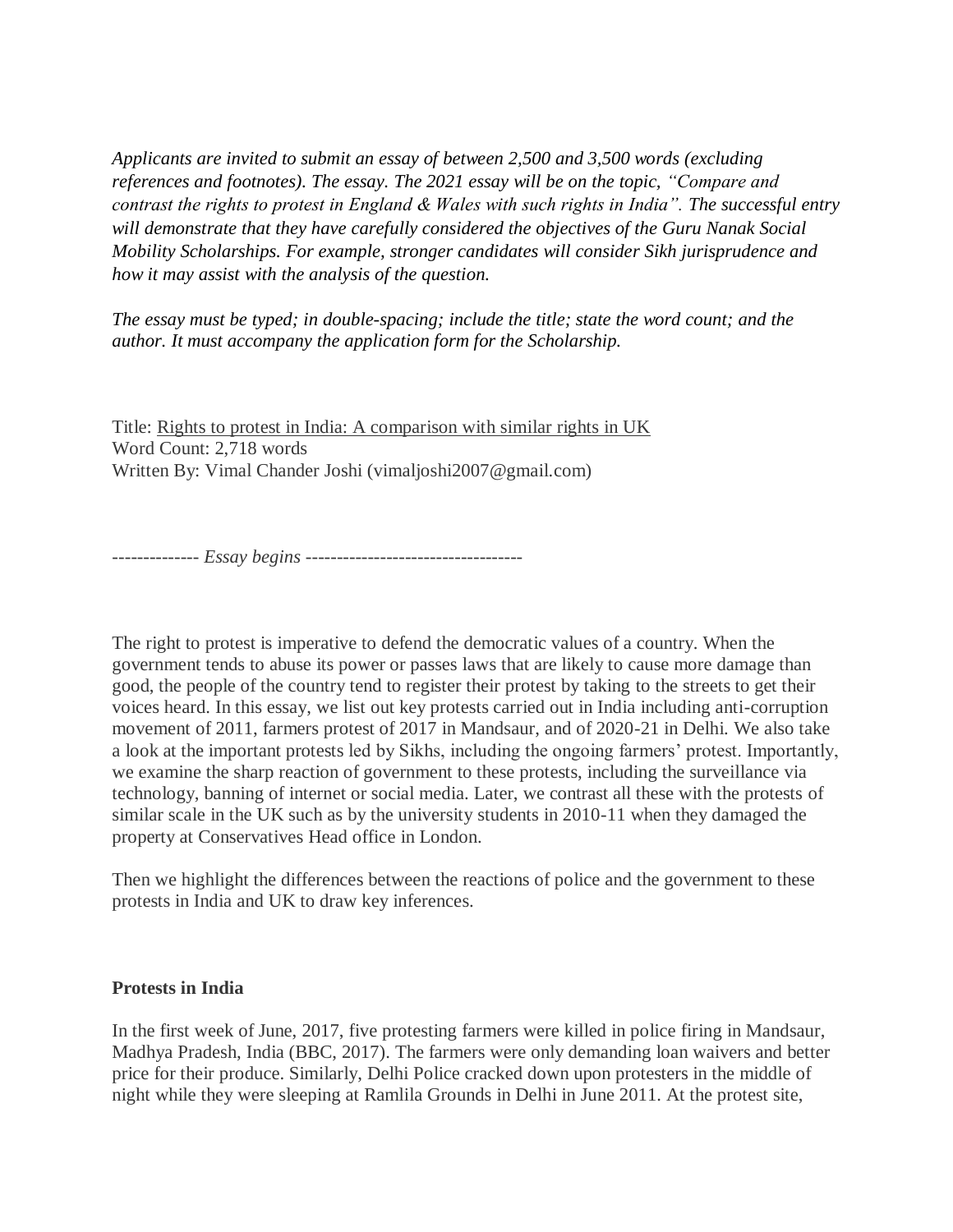Yoga guru Ramdev was leading an anti-corruption campaign against the government (Yardley, et al. 2011). On this, the Gandhian activist Anna Hazare stated that the police act of beating up protesters at night was strangulation of democracy (DNA, 2011). This crackdown was slammed all across the country and led to further protests (BBC, 2011).

Likewise, there are scores of protests in India where protestors are beaten with sticks, forced to face tear-gas and water cannons, and even killed in police firing like in Mandsaur incident of 2017. No only this, there is a law of preventive detention (J&K Public Safety Act, 1978) that allows the state to arrest anyone even before one can protest against a government policy to prevent the person from indulging into a violence. What was meant to be a law against terrorists is, at times, used to quell political dissenters. For instance, in August 2019, a Member of Parliament (MP) and former chief minister Farooq Abdullah was detained and put under house arrest under this law when the state of Kashmir was carved into two Union territories and was also brought under the Indian laws after revocation of Article 370 that, hitherto, gave special status to this hill state. Abdullah was eventually released after being in detention for seven months (HT, 2020).

# **Muffling dissent through technology in India**

In this section, we will discuss – what other tactics does the Government of India adopt to break up the protests. Before this, we will understand the significance of social media in mobilizing the protesters while the mainstream media looks the other way. Later, we will also examine if those actions of clampdown via technology actually work in curbing the protests or not.

Siwach (et al., 2021) argues that the social media, particularly Twitter played a significant role in mobilizing people and amplifying the message of protestors during farmers' protest in Delhi in 2020-21. The research hints at not-so overwhelming response by the mainstream media demonstrates that Twitter helped make up for it, at least to some extent.

To muffle the voices of protesters, the government often orders blocking of social media and/ or internet. The Government in India, to curb the protests, resorts to a variety of tactics which are unbecoming of a democratic country (Kusuma, 2018). For instance, the government – through its agencies – snoops on online activities of the activists., tracks their accounts and phones using latest technology such as GPS (global positioning system). The government has even been increasing the investments in installing and maintaining different ways of surveillance of public at large (ibid). This has gone so far that surveillance has become a parameter of good and safe governance. Now, governments can even make sure to get the comments blocked, web pages killed in a bid to stop the flow of communication. The government employees live under the fear of losing jobs upon commenting against the government (ibid).

Some studies have been conducted in past to examine the impact of such clampdown. And the results show that such tactics do not deter the protesters. A research by Rydzak (2019) argues that violent movements seem to grow during blackouts and internet ban. The research also cast a doubt on the effectiveness of shutdowns on the quelling of protests. This means that the government's clampdown on internet has no impact on collective action as mass mobilization can happen even without them (Rydzak, 2019).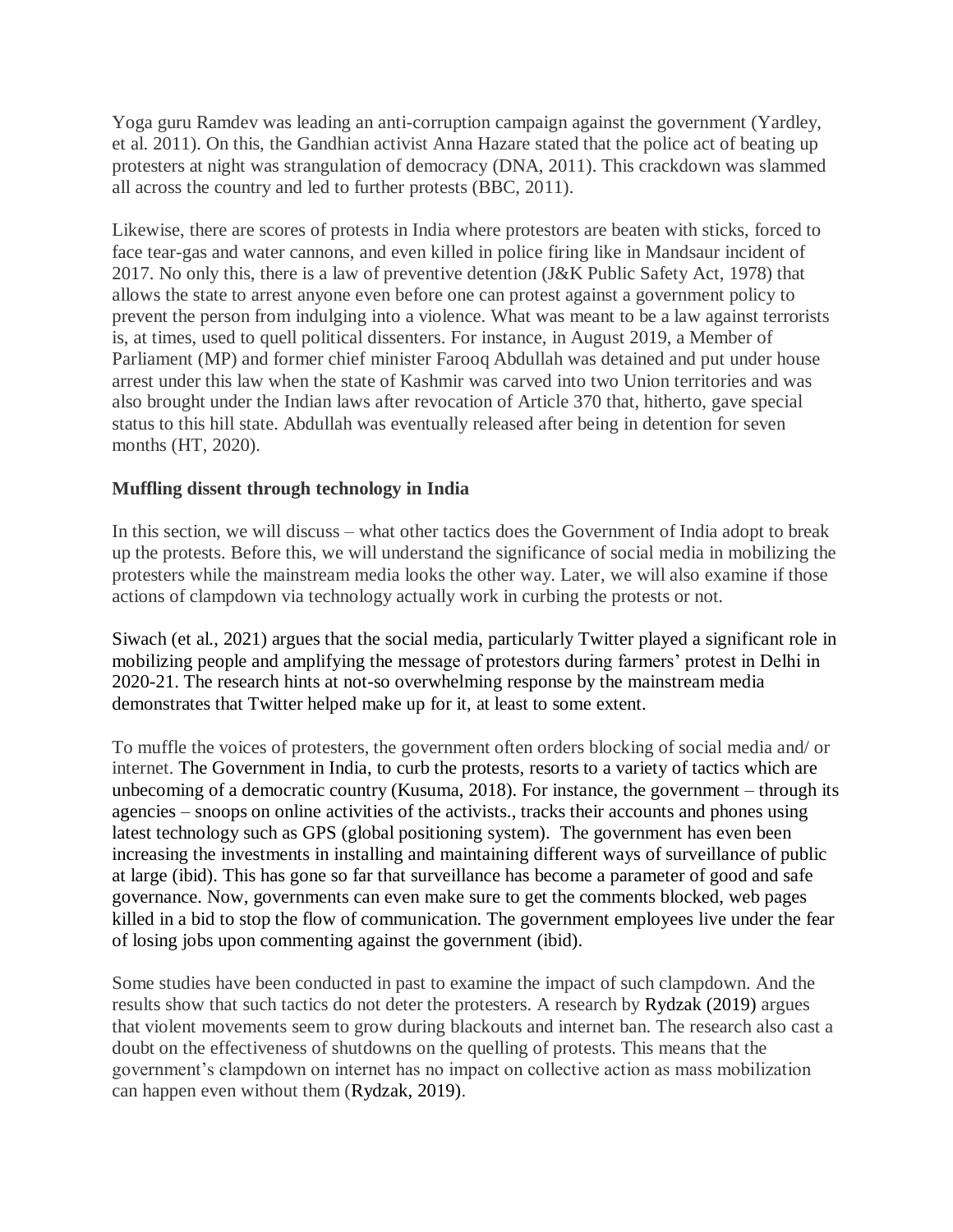There is a strong connection between Facebook and non-violent protests and non-existent link between Facebook and violent protests. The protests are not driven by either social networks or by formal institutions which use these movements to prop up their image. Instead they are mobilized by micro-level information dissemination among citizens with robust private ties (Lohmann 1994, McAdam 1986, Passy & Monsch 2014).

Some protests over time gain symbolic significance such as the one in Shaheen Bagh against CAA (citizenship Amendment Act) in 2020. This protest in Muslim neighbourhood in Delhi showed that it possible to trigger united resistance against oppressive government while clinging to one's identity constructed by victimhood (Roy, 2021).

# **Protests by Sikhs**

Historically, Sikhs have made profound sacrifices while protesting for their rights, dignity, ethos and religious sanctity. The *Komagata Maru* incident on May 23, 1914 is a stark reminder of the fortitude of Sikhs and their never-say-die spirit. On that fateful day, the British police fired upon the Sikhs in Calcutta who were protesting against the Canada's refusal to let them migrate. During that time, Canada's laws excluded immigrants from Asian origin. Out of a total of 376 passengers who were aboard a ship named *Komagata Maru*, only 24 managed to enter Canada while the remaining 352 were not even allowed to disembark the ship that was eventually sent back to Calcutta. It was here that the Sikhs protested against the indignities they endured, leading to the deaths of 20 brave hearts.

What started in 1914 continues till today. The protests by Sikhs to protect their religion and to maintain the respect and dignity of their faith have happened time and again. An attack on Sri Harmandir Sahib (also known as Golden Temple) in June 1984 led to protests by the members of Sikh community in India. It was followed by the violence against Sikhs across India in November 1984 after the killing of Indira Gandhi, the then Indian Prime Minister by her Sikh bodyguards. Despite the appointment of ten commissions and committees to investigate and inquire into the events of November 1984, Sikh community worldwide strongly believes the justice was not done and protests are held across the UK to remember those who lost their lives during the genocide of November 1984 (Singh, 2018).

Even in 2021, when Indian farmers in Punjab believe that the Central government gave them a raw deal by passing agriculture reforms bills in the Parliament against their will and consent, they sat on an indefinite protest outside the Delhi borders (BBC, 2021). The protest was started by over 300,000 farmers, primarily from Punjab (Ellis-Peterson, 2020). Even after a dozen round of talks between the government representatives and the farmers' unions, there is no solution in sight (BBC, 2021). Still the Punjab Sikh farmers-led protest has continued for over eight months now. This clearly epitomizes their will to fight and aligns with their uncompromising pursuit of justice via non-violent means of protest.

## **Key protests in the UK**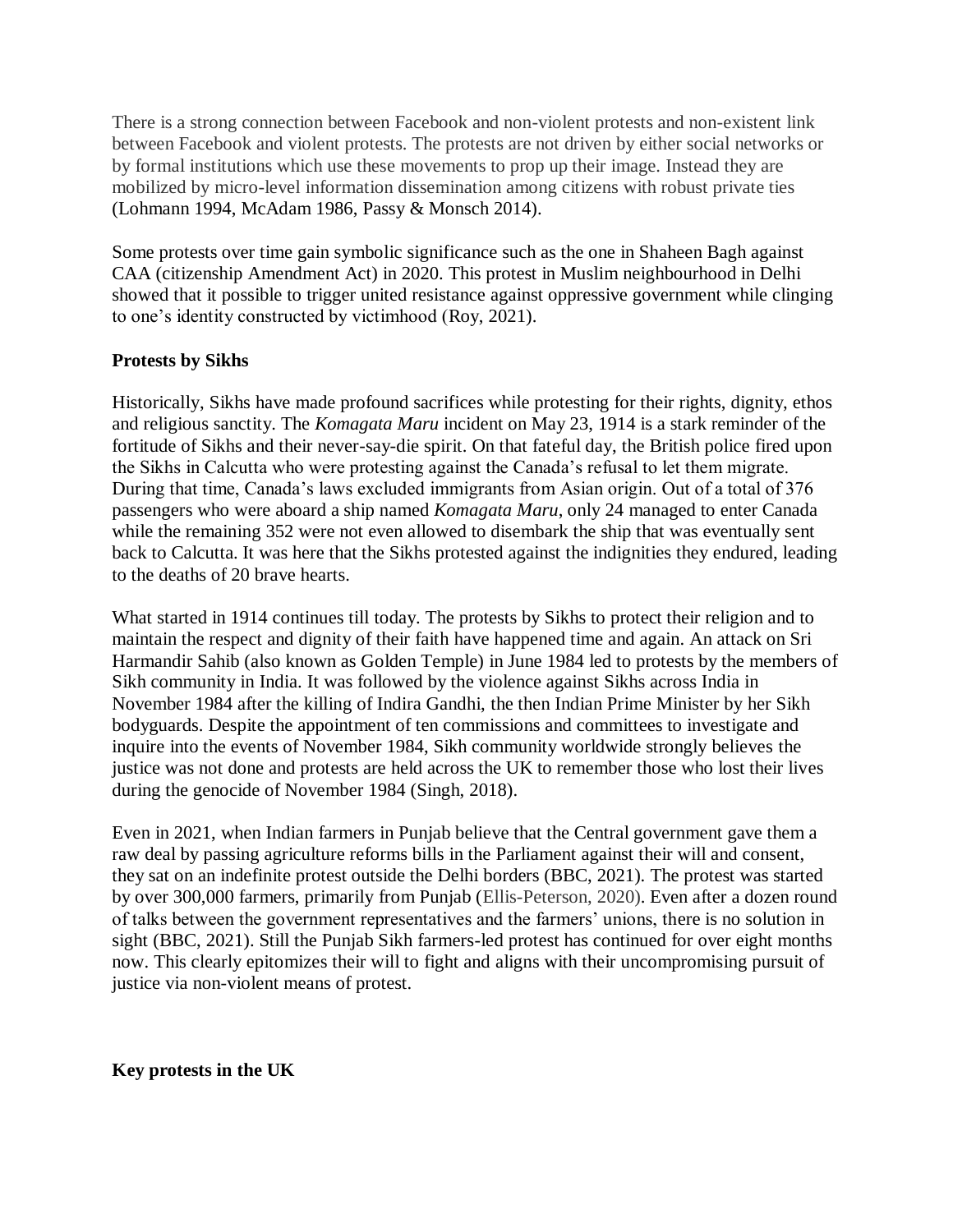In 2010-11, university students led massive protests across the UK after the government lifted the cap on the university fees (Ibrahim, 2014). The students occupied 40 university campuses across over the UK. The protests that took place on November 10, 2010 were extraordinary and drew sharp reactions after hundreds of students stormed the Conservative Party headquarters at Milbank, London, and smashed windows and caused damage to the property. In his essay, 'The Moral Economy of the UK Student Protest Movement', Ibrahim (2014) argues that the protests of 2010-11 were similar to the ones carried out by mobs of the 18th Century when the rioters resorted to violence against immortality. That time, the mobs smashed mills and machines in protest against the rising price of bread. The idea of moral economy was first floated by Thompson (1971) in 'The Moral Economy of the English Crowd in the Eighteenth Century'.

Since the 2010-11 protestors — students — have no political representation or power to challenge the government policy, the only way to get their voices heard is through protests, which can turn violent. And this is what is likely to happen when a group of people lack institutionalized power and they tend to attack the very places which are symbolic.

The non-violent protests by Sikhs in Britain have been taking place for a long time, particularly to protect the religious ethos of Sikhism (Singh, 2018). In June 2010, for instance, the Satkaar (respect) campaign in response to the Grays gurdwara in Essex allowing alcohol, meat and cigarettes in a hall owned by the gurdwara (ibid). When a protest took place on October 16 the same year prior to a party that was scheduled to take place in the hall, the committee barred the consumption of these prohibited items in acknowledgement of protests (ibid). The Satkaar campaign, in fact, had taken shape when a series of demonstrations took place in 2005 to protest against taking the holy book Guru Granth Sahib to party halls or hotels during functions and weddings. Even in October 2015, the Sikhs ran a movement called #SikhLivesMatter following the desecrations of the Guru Granth Sahib. A protest took place on the BBC 'Sunday' programme in October 2015 and also outside the Indian High Commission in London (ibid).

## **Comparing police action in India and UK**

Another vital study was done by Gorringe (2014) to compare the fallout of police action on protesters in India and UK. In India, the police atrocities, even leading to the deaths of protesters didn't lead to any sacking or prosecution of cops. In contrast, a similar crackdown called for sacking and inquiries that eventually led to the reforms in police force.

Ian Tomlison died during police action on protestors in 2009 near the site of G20 summit in London (Gorringe, 2014). Following the incident, the Her Majesty's Chief Inspector of Constabulary called for an overhaul of policing of protest. Even the officer responsible for Tomlison's death PC Harwood, though acquitted of manslaughter, was sacked from the Metropolitan Police service (Walker, 2012). Several reviews and studies were conducted afterwards, including Chief Inspector of Constabulary's review (HMIC, 2009) of public order policing that criticised the existing ways of policing the protests and suggested a new model of crowd control (Gorringe, 2014). The review suggested two areas of academic research: One called for the need to have a dialogue and engagement with protestors as a means of enhancing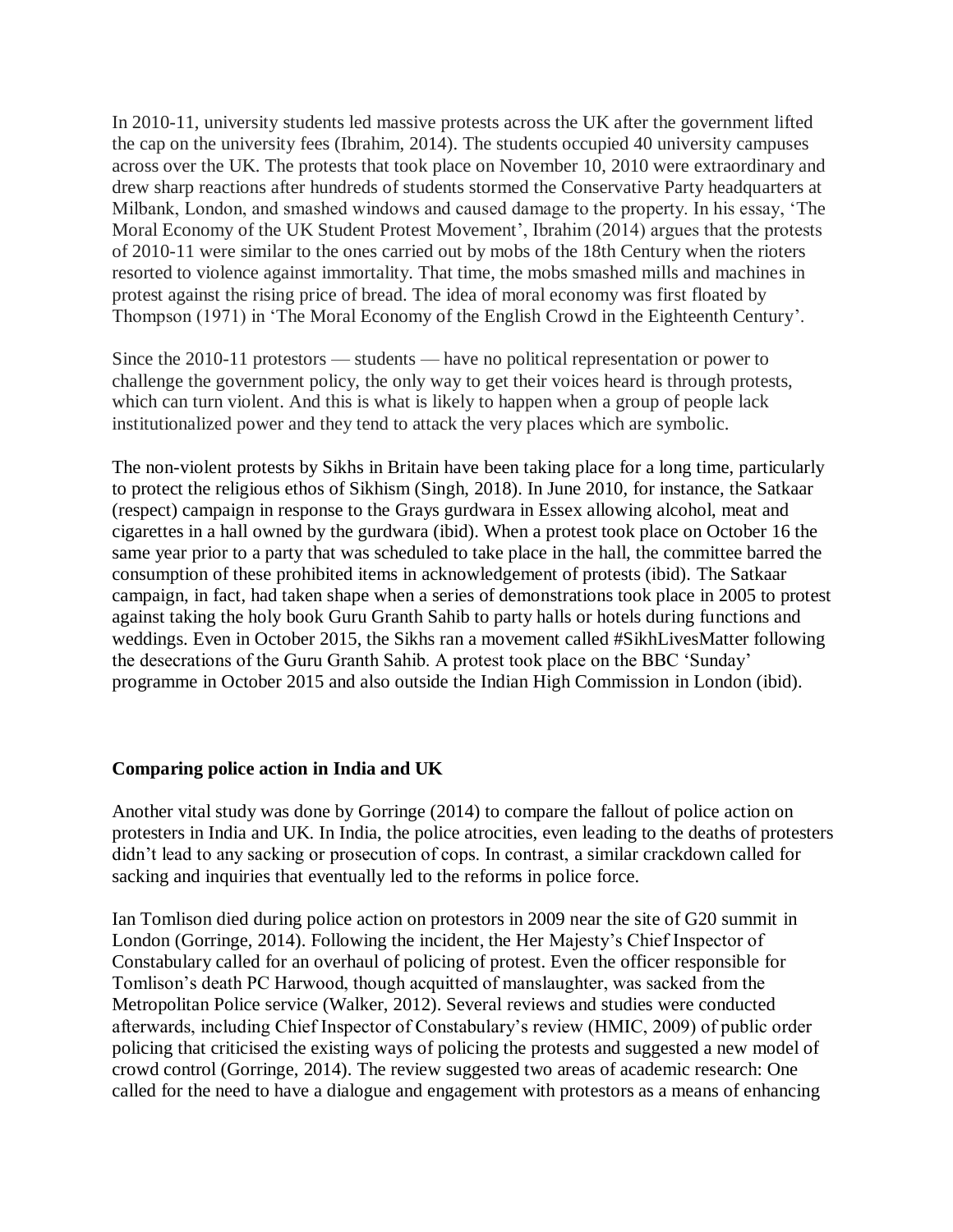mutual sympathy and understanding. The second underscored how certain forms of iron fisted approach of police can lead to an escalation of conflict and consolidate crowd opposition (ibid).

The official inquiry after Tomlison's death urged the police to embrace more tolerant methods of handling political protest in order to facilitate, rather than subjugate, the 'right' to protest. Also, it was highlighted that crowd order tactics must be implemented in such a way to facilitate the protest and sufficiently differentiate between the innocent and the guilty (Waddington, 2017).

It can be argued that lessons were learnt from a traumatic experience and new methods of conflict resolution were introduced. But not always. There were certain aberrations such as police action on student demonstrators in 2010 showed that there was a departure from the HMIC reports (Stott, Gorringe and Rosie, 2010). However, Gorringe (2014) argues that at least, there were learnings and accountability of police in the UK after one bad experience unlike in India where there was no semblance of accountability after the police firing in Paramakudi in Tamil Nadu. Gorringe carried out research both in India and UK and he found the contrast between two countries stark (ibid).

In Paramakudi, police firing and beatings killed seven people. After this, Justice Sampath Commission reviewed the police action that stated that the cops acted in self defence, but it also called the police action 'disgraceful'. The police officers who fired at the crowd were exonerated by the chief minister and the state government rejected the commission's "disparaging" remarks (Gorringe, 2014).

Gorringe (2014) further argues that the failure to hold the cops accountable for the deaths of seven protestors in Tamil Nadu serves to "erode the trust and legitimacy upon which democratic policing depends".

Meanwhile, Gorringe's inference does not apply everywhere. Sometimes, the police in UK also tried hard to quell the protests – though not as violently as in India.

One study takes examples of two international summits in UK (G20 in London in 2009 and NATO in Wales in 2014) and examined police's response to the protestors (Christmann, 2019). The study concluded that the state and the police make conscious efforts to suppress protest. The study shows that the police leaves no space for the protestors and establishes 'no protest zones'.

To quell the protest, the police resorts to non-lethal weapons against unarmed protestors to incapacitate them, and tends to use legal tools such as banning orders, permits and mass arrests. The study also suggests that it is vital to offer spaces where citizens can register their protest to their government. It is far from reality, at the moment, in Western democracies (ibid). To make it happen, it is imperative to roll our fundamental reforms so that there is truly democratic and accountable system of policing (ibid).

In fact, UK's new policing Bill – Police, Crime, Sentencing and Courts Bill, meanwhile, is believed to be a threat to democracy. Walker (2021) argues in her article that with the introduction of the new policing law, the UK government is attempting to undermine the key ethos of democracy i.e. to protest. Even Labour MP David Lammy spoke in the Parliament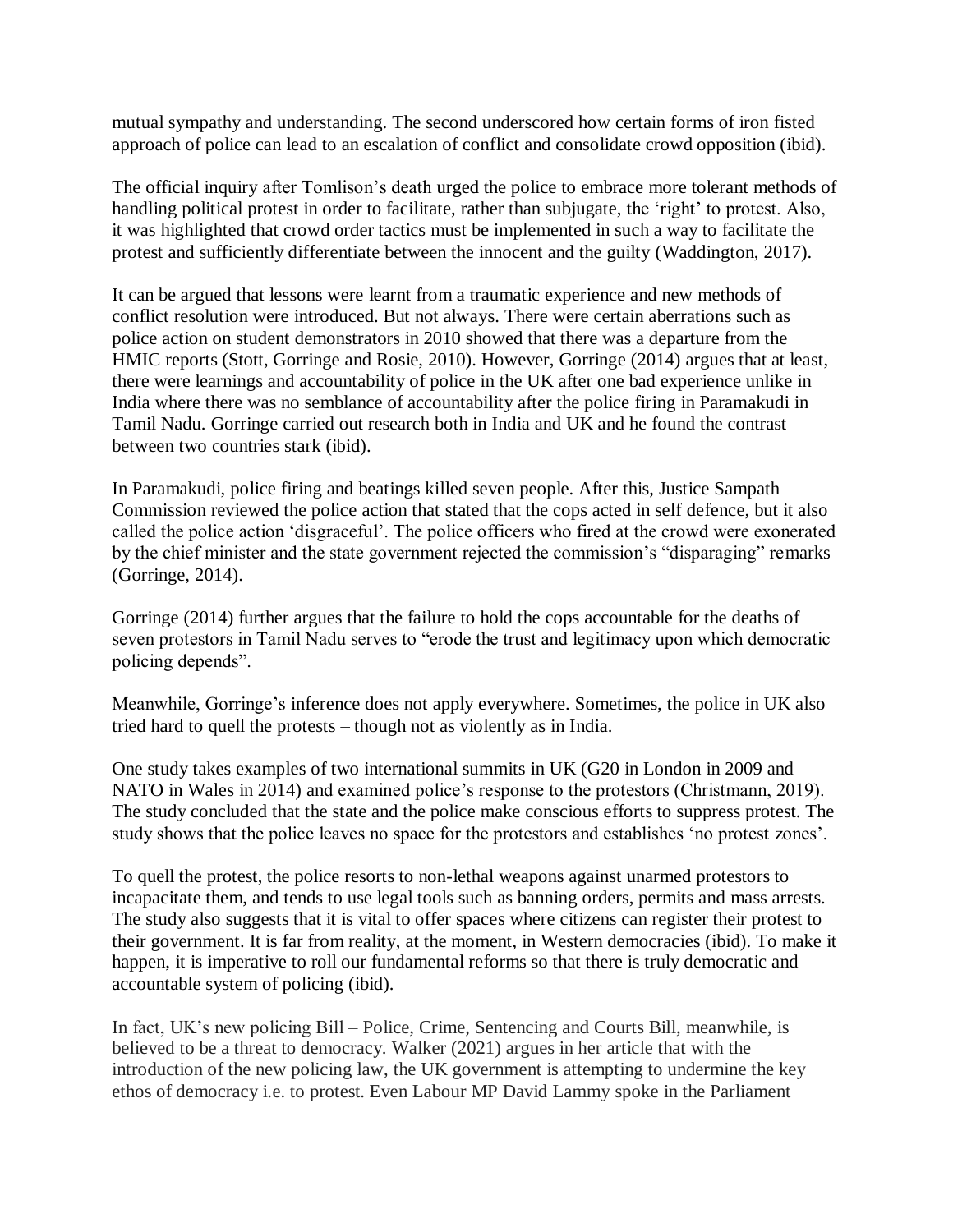against the Bill saying that "by giving police the power some time, the new law takes away our freedom all of the time.".

**Conclusion:** It is an age-old maxim that protest is vital for democracy and quelling a dissent is equated with muzzling the democracy. The proper and improper protests should be separated and the rules be formulated because when the government intends to muffle a popular opinion, even for genuine reasons, it ends up in suppression of all forms of dissent – an unhealthy practice in democracy (Bayley, 1962). Indiscriminate suppression of all forms of illegal and violent protest is harmful to the long-term prospects of democracy (ibid).

As we saw that the protests are part of the social fabric of both the nations, and in many cases such rightfully and democratically organized protests were spearheaded by members of Sikh faith. The government in India often sends cops to crackdown on the protesters, and even takes the help of technology to dissipate the protests. Beating by sticks (*lathis*), water cannons and tear gas are very common by the police in India in its bid to quell the protests, thus striking at the heart of India's democracy. In some cases, protestors have even died at the hands of police such as in Mandsaur, Madhya Pradesh in 2017. On the other hand, the situation is the UK is relatively better with less use of force and barely any killings in its aftermath. And when one man died in 2009 in London during police crackdown, it led to a complete overhaul of the way riots and demonstrations are dealt with in the UK.

However, the proposed policing Bill in the UK might tip the balance away from liberal ideals of democracy, giving more powers to the cops to contain the protests. So, we hope that the citizens of UK, just as in India, do not have to *protest* to defend their 'right to protest'.

# **References:**

- Bayley, D. H. (1962). The pedagogy of democracy: coercive public protest in India. *American Political Science Review*, *56*(3), 663-672.
- BBC (2011). 'Protests against crackdown on Baba Ramdev' (online). Available at https://www.bbc.com/news/world-south-asia-13663849
- BBC, (2017). 'Protesting India Farmers were killed in police firing' (online). Available at https://www.bbc.com/news/world-asia-india-40197273.
- BBC (2021). 'Farm Laws: Are India's new reforms a death warrant for farmers?' Available at: https://www.bbc.com/news/world-asia-india-54233080 (accessed on 31/7/2021)
- Christmann, K. (2019). 'Leave them no space: checkmating political dissent in the policing of two UK international summits' (PhD thesis). University of Huddersfield. Huddersfield: UK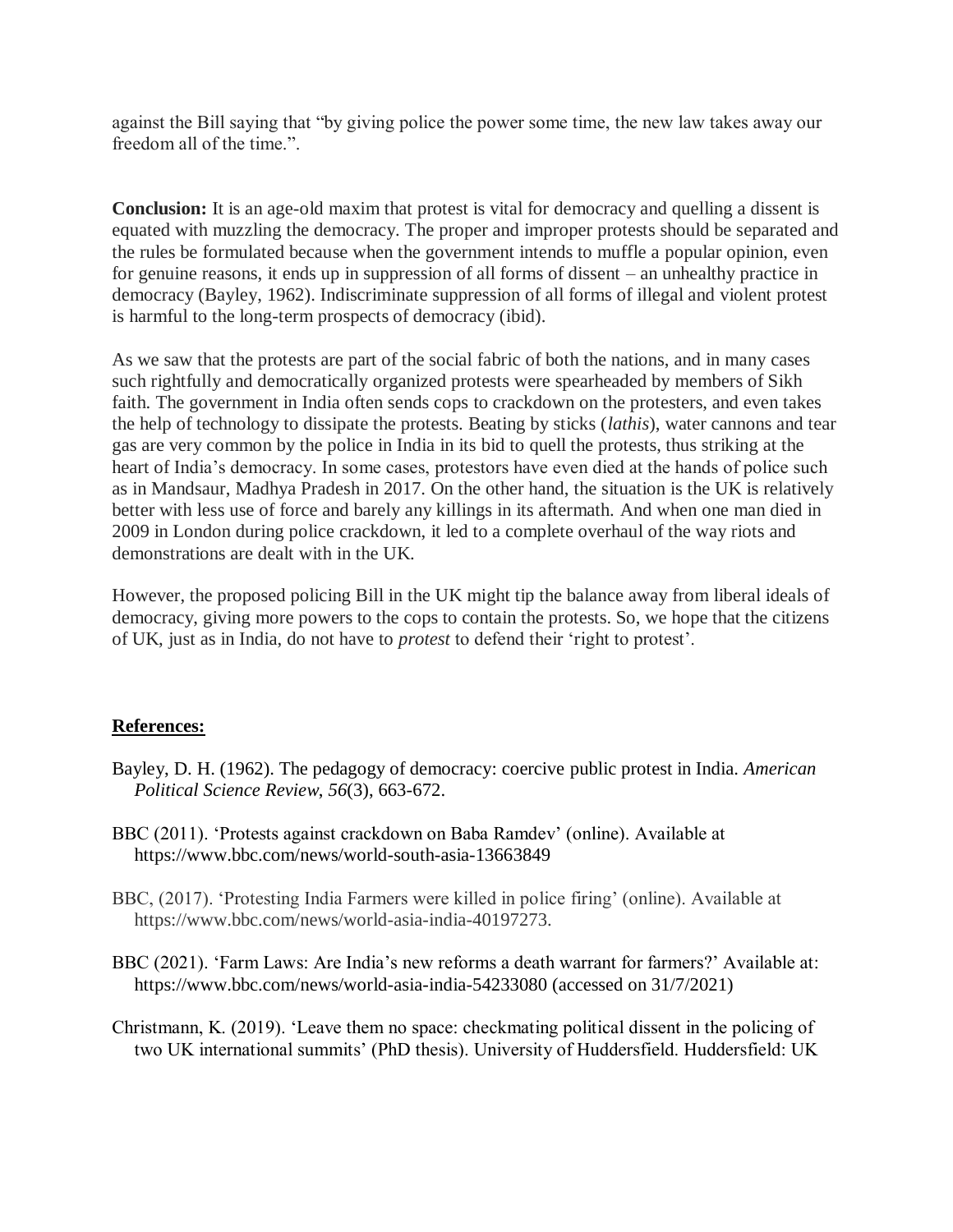- DNA, (2011). 'Action against Ramdev blot on democracy: Anna Hazare' (online). Available at [https://www.dnaindia.com/india/report-action-against-ramdev-blot-on-democracy-anna](https://www.dnaindia.com/india/report-action-against-ramdev-blot-on-democracy-anna-hazare-1551377)[hazare-1551377.](https://www.dnaindia.com/india/report-action-against-ramdev-blot-on-democracy-anna-hazare-1551377)
- Ellis-Peterson, H. (2020). 'Indian Farmers march on Delhi in protest against agriculture laws.' The Guardian (online). Available at https://www.theguardian.com/world/2020/nov/30/indianfarmers-march-on-delhi-in-protest-against-agriculture-laws
- Gorringe, H. (2014). Protest Policing from London to Paramakudi: From Containment to Dialogue in the UK.
- Her Majesty's Inspectorate of Constabulary (2009) Adapting to protest. London: HMIC: [\(http://www.met.police.uk/news/docs/g20\\_final\\_report.pdf\)](http://www.met.police.uk/news/docs/g20_final_report.pdf)
- Hindustan Times (2020). 'Farooq Abdullah, in detention for 7 months, ordered to be released' (online). Available at https://www.hindustantimes.com/india-news/farooq-abdullah-sdetention-revoked-by-jammu-and-kashmir-govt/story-MgF3pPtQTHKVK5ofy8W5GJ.html.
- Ibrahim, J. (2014). The moral economy of the UK student protest movement 2010–2011. *Contemporary Social Science*, *9*(1), 79-91.
- Kaur, J. 2006. 'Twenty Years of Impunity', Ensaaf. Available at: http://www.ensaaf.org/ publications/reports/20years/20years-2nd.pdf
- Kusuma, K. S. (2018). Media, technology and protest: an Indian experience. *Language in India*, *18*(7).
- Lohmann, (1994). The dynamics of informational cascades: the Monday demonstrations in Leipzig, East Germany, 1989–91. World Politics, 47(1), 42-101.
- McAdam, (1986) Recruitment to high-risk activism: The case of Freedom Summer. American Journal of Sociology, 92(1), 64-90
- Passy, F., & Monsch, G.-A. (2014). Do social networks really matter in contentious politics? Social Movement Studies, 13(1), 22-47.
- Roy, S. D. (2021) 'Locating Gramsci in Delhi's Shaheen Bagh: Perspectives on the iconic women's protest in India', *Capital & Class*, 45(2), pp. 183–189. doi: 10.1177/0309816820971119.
- Rydzak, Jan (2019). Of Blackouts and Bandhs: The Strategy and Structure of Disconnected Protest in India (February 7, 2019). Available at SSRN: <https://ssrn.com/abstract=3330413>
- Singh, J. (2018). Sikh activism in Britain: Narratives and Issues' guide produced for media and policy makers.